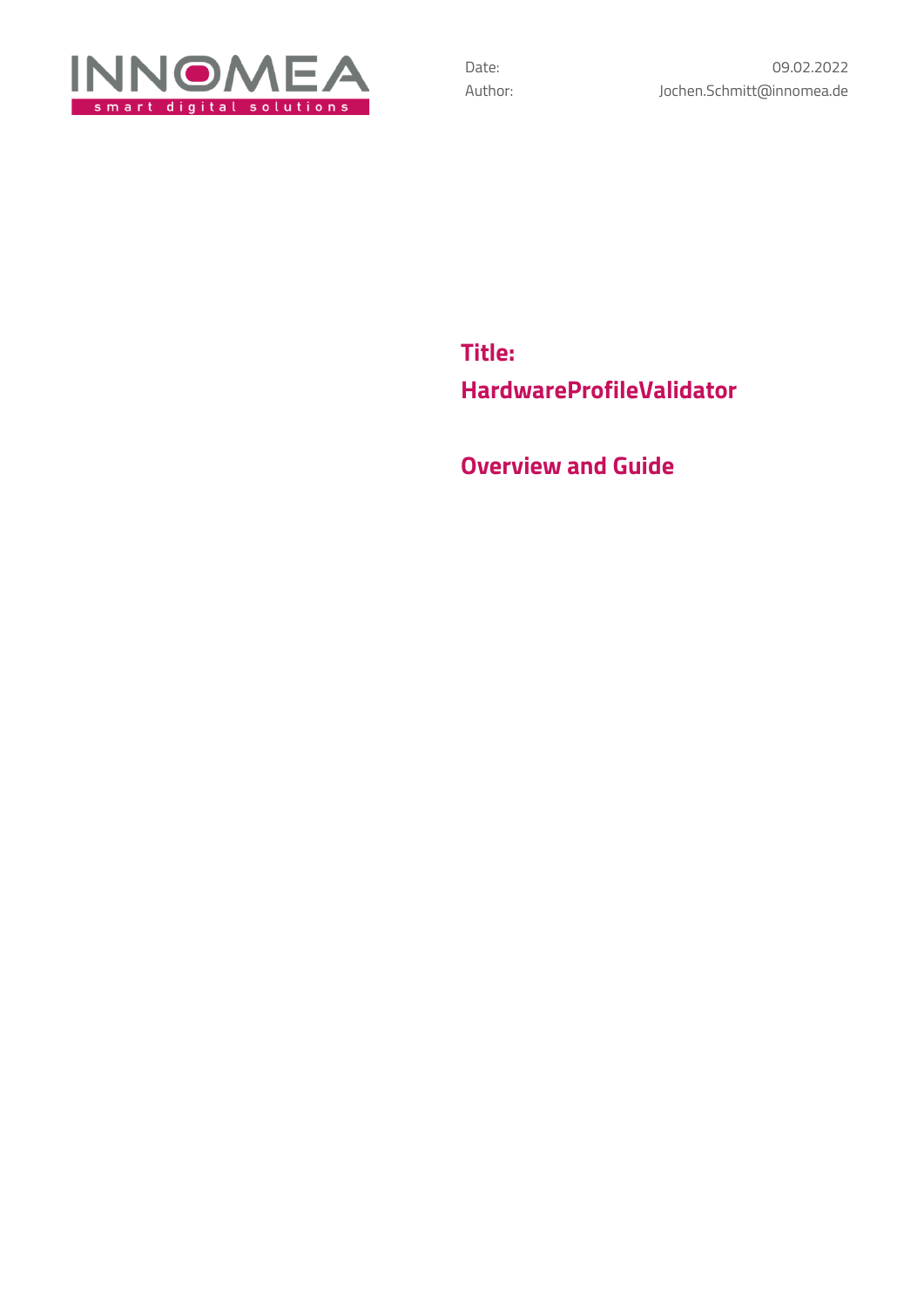

# **History**

| Version | State/Change                         | Date       | Author          |  |
|---------|--------------------------------------|------------|-----------------|--|
| 1.0     | First release                        | 08/04/2020 | Jochen Schmitt, |  |
|         |                                      |            | Robin Heiming   |  |
| 1.1     | Fixes including text and images      | 11/8/2020  | Jochen Schmitt  |  |
| 1.2     | Changes for Version 1.3              | 10/26/2021 | Jochen Schmitt  |  |
| 1.3     | Changes regarding Windows 11 support | 01/24/2022 | Jochen Schmitt  |  |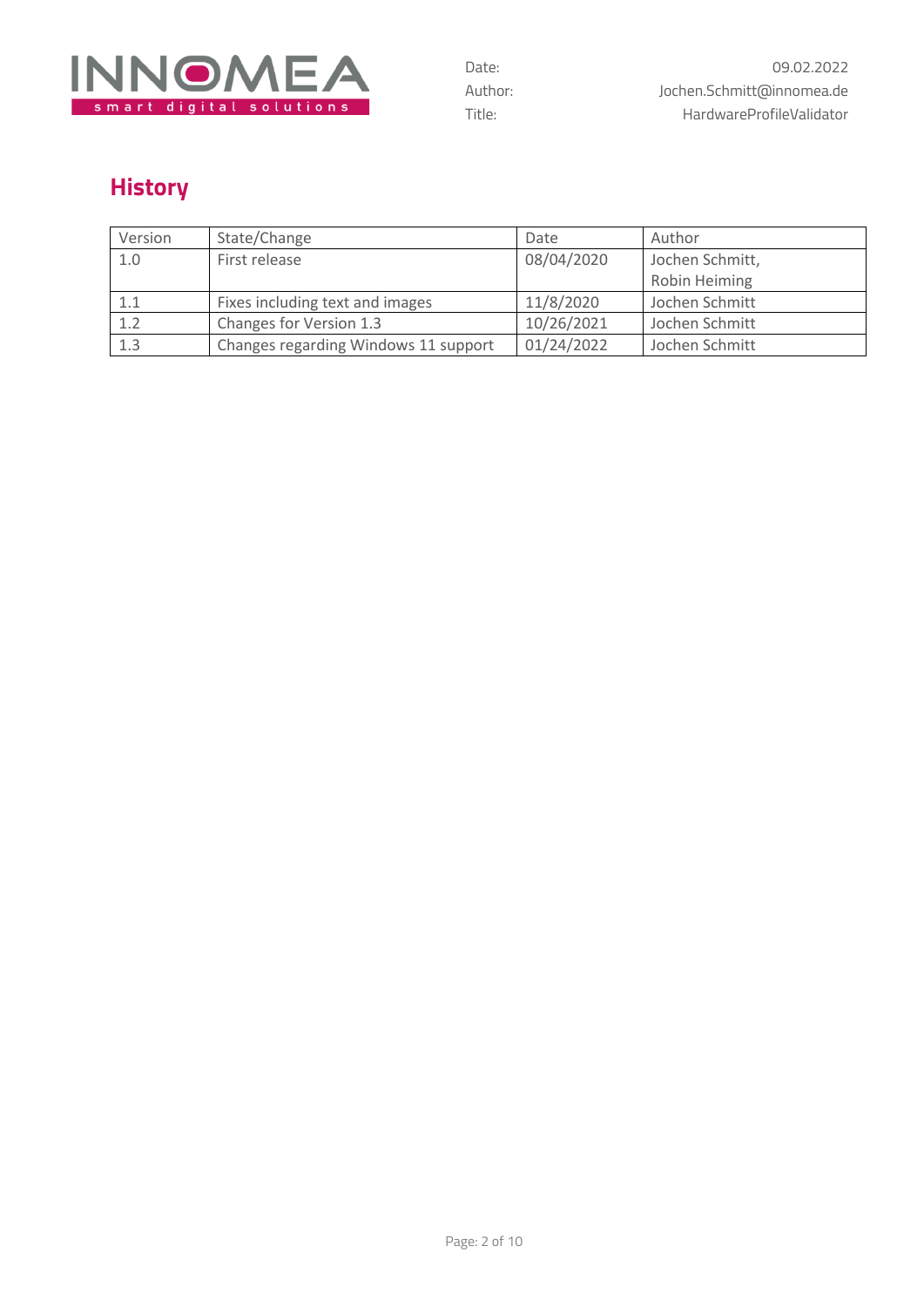

## 1 Table of content

| 4.1<br>6.1<br>6.2<br>7.1<br>7.2<br>7.1<br>8.1 |  |
|-----------------------------------------------|--|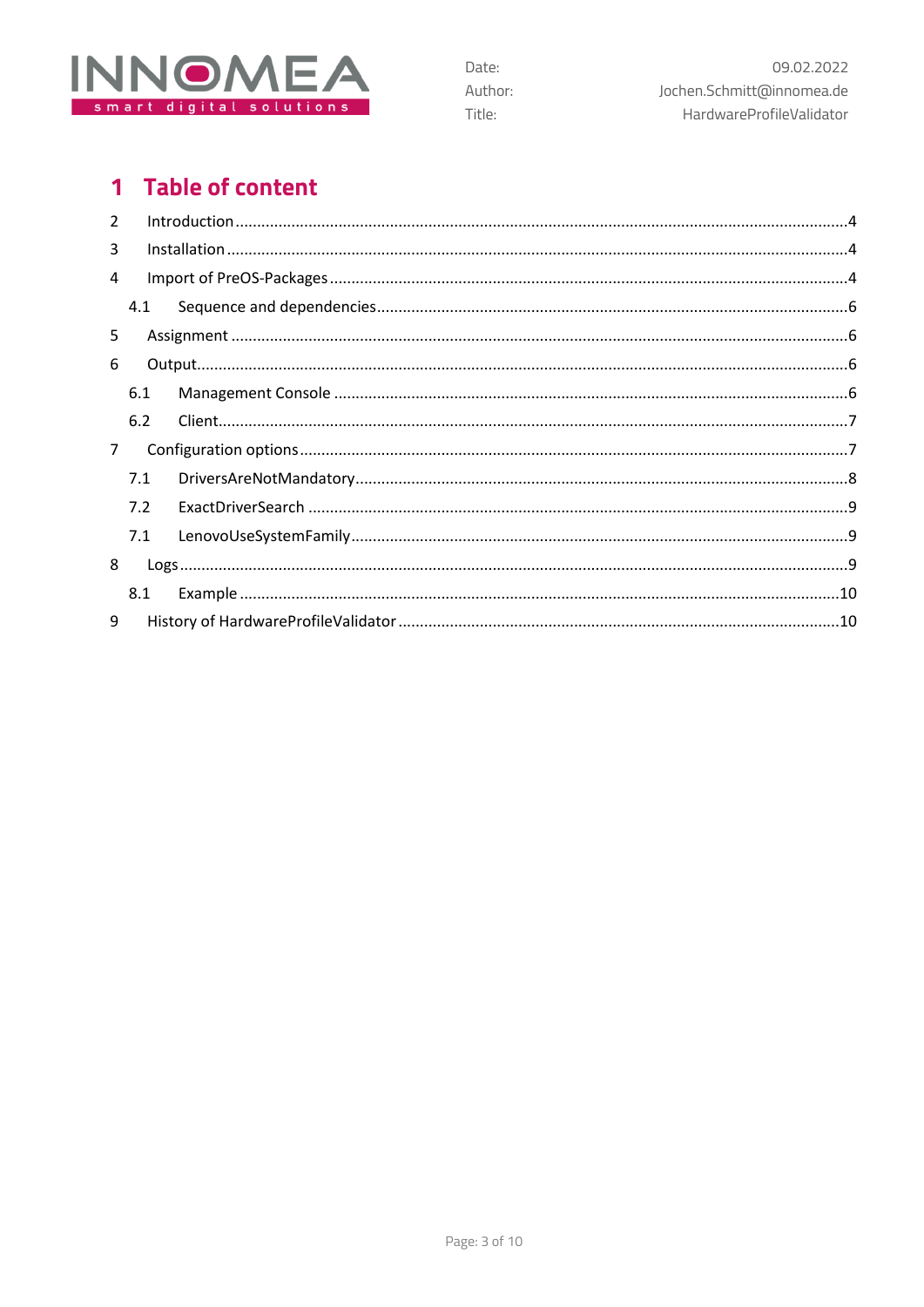

### <span id="page-3-0"></span>**2 Introduction**

The HardwareProfileValidator validates the device that should be installed using the Empirum WinPE Environment was previously identified and treated by the Empirum Administrator. This ensures that only approved, known and managed devices will be delivered to your users and customers.

#### Let's have a closer look ...

During the Empirum WinPE Installation, the PreOS Package "DriverIntegration" identifies the device using WMI methods to get the Name of the SystemManufacturer and SystemModel. With these informations the "DriverIntegration" package checks the drivers.json file, administered by the Matrix42WinPEDriverAssistant.exe, for a known association. Even if the "DriverIntegration" package does not find a valid association and therefore drivers, the WinPE Installation will proceed. This can result in a device that is not properly installed with all the drivers needed. The person installing the device will probably not identifiy this problem and will deliver this device to the user and customer. This will lead to Incidents and unsatisfied users. That is the point, where the HardwareProfileValidator will help. The HardwareProfileValidator PreOS Package has to executed right after the DriverIntegration and vaildates, that the DriverIntegration package has detected a known model and copied or extracted the appropriate drivers. The HardwareProfileValidator checks the log file for known issues and messages. If a known problem was found, the HardwareProfileValidator PreOS Package will stop for about two hours and sends an error message to the Empirum Console.

### <span id="page-3-1"></span>**3 Installation**

The included ZIP file contains an unpacked Empirum structure like the Empirum WinPE AddOn. This Empirum structure has to be copied in the existing Empirum structure on the EmpirumServer. This places the WinPE package in the PackageStore folder and is ready to get imported.

### <span id="page-3-2"></span>**4 Import of PreOS-Packages**

With the previous steps you prepared the package files for the import process to the Empirum structure and database. In addition, you must import the package using the Management Console to be prepared for distribution. If this topic is new for you, you can grab helpful instructions from the [Step by step Guide](https://help.matrix42.com/010_SUEM/020_UEM/20Client_Management/OS_Deployment_Guide/WinPE_-_HowTo/2_Step_by_step_guide) on help.matrix42.com.

During the Import Wizard choose "HardwareProfileEditor" from the list and activate this package for distribution. The two following figures show what is important during and after the import. Please note that the available version may be higher than the one shown here.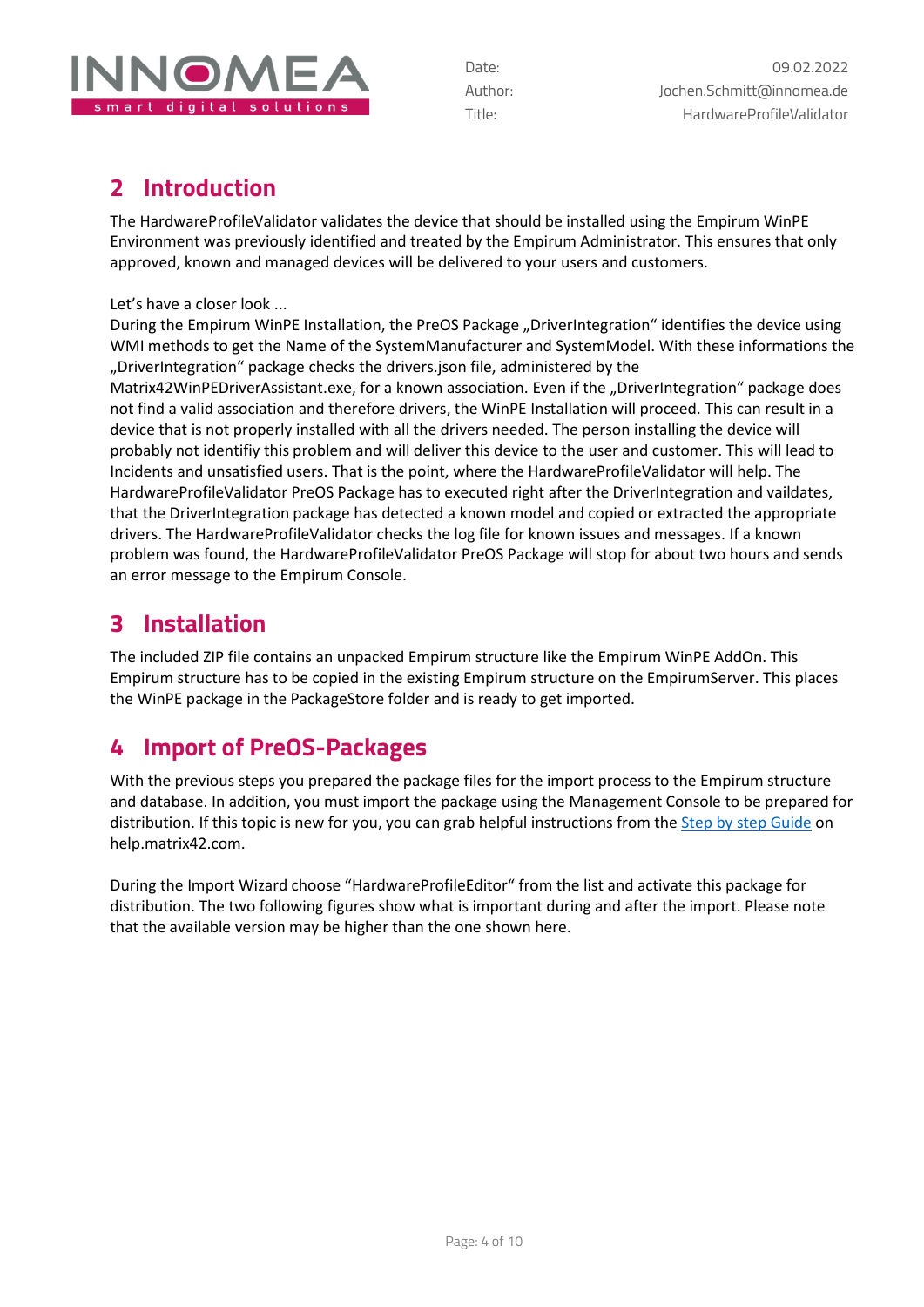

| <b>Import Wizard</b> |                                                                                                                                                                                                                                                       | ×             |
|----------------------|-------------------------------------------------------------------------------------------------------------------------------------------------------------------------------------------------------------------------------------------------------|---------------|
| <b>MATRIX 2</b>      | Welche Pakete wollen Sie importieren?<br>Bitte markieren Sie die entsprechenden Pakete.                                                                                                                                                               |               |
|                      | Pakete<br>DriverIntegration 2.11<br>EmpirumAgentSetup 2.0<br>EmpirumAgentSetup 2.1<br>ErrorPackage 2.2<br>GettingStarted 2.4<br>HardwareInfo 3.1<br>HardwareProfileValidator 1.0<br>HelloWorld 2.2<br>$\epsilon$<br>Alle auswählen<br>Keine auswählen | $\rightarrow$ |
| matrix42 AG          | Abbrechen<br>< Zurück<br>Weiter $>$                                                                                                                                                                                                                   | <b>Hilfe</b>  |

*1 – Selection window from the Import Wizard (preferably use 'select none' before proceeding)* 

| Paketeigenschaften   | ×                                                                                                                                                      |
|----------------------|--------------------------------------------------------------------------------------------------------------------------------------------------------|
| Sonstiges<br>Ansicht | $\mathbf{d}$ Info<br>E=1 Variablen<br>Application Usage Tracking<br>Version<br>Q Prüfung<br>1.0<br><b>Betriebssystem</b><br>Zur Installation freigeben |
| Name:<br>Text:       | innomea\OsPackages\HardwareProfileValidator\1.0<br>Hardware Profile Validator 1.0                                                                      |
| Symbol:              | Anderes Symbol                                                                                                                                         |
| Dokudatei:           | C)                                                                                                                                                     |
| Infodatei:           |                                                                                                                                                        |
|                      | C٦                                                                                                                                                     |
|                      | Abbrechen<br>ок<br>Hilfe                                                                                                                               |

*2 -Package properties: 'Ready to install'*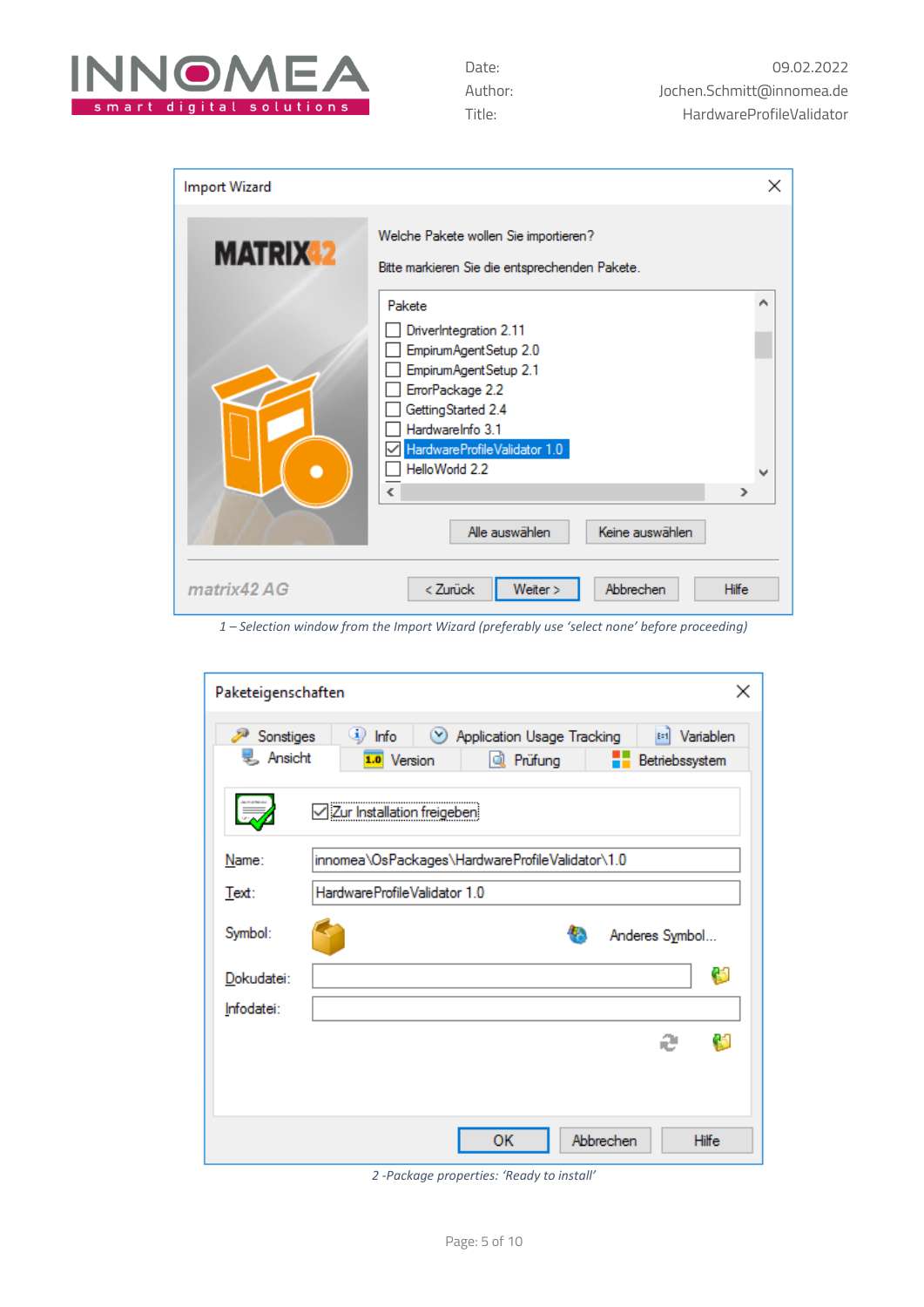

#### <span id="page-5-0"></span>4.1 *Sequence and dependencies*

Because the arrangement of the WinPE packages is affecting the installation sequence, you must arrange them in the right order. This package has to be arranged after 'DriverIntegration' and before 'WindowsInstallation.

The following figure shows where the "HardwareProfileValidator 1.x" package must be inserted. Please note that the available version may be higher than the one shown here.



### <span id="page-5-1"></span>**5 Assignment**

Now you need to assign the package to a configuration- or assignment groups in which the OS installation will be done using WinPE.

### <span id="page-5-2"></span>**6 Output**

#### <span id="page-5-3"></span>6.1 *Management Console*

If the validation fails, no other PreOS-Packages will be executed and the installation stops for two hours. The error messages will be shown in the Management Console under 'Show log …', 'SWDepot-Log' and more detailed in 'PXE-Log'.

Example SWDepot-Log entries:

| Paket                        | Version | Revision | Modus   | Ergebnis       | Melduna                                                       |
|------------------------------|---------|----------|---------|----------------|---------------------------------------------------------------|
| HardwareProfileValidator 1.0 |         |          | Install | Failure        | ErrorMessage: DriverIntegration failed. Installation stopped! |
| DriverIntegration 2.11       |         |          | Install | <b>Success</b> |                                                               |

Example PXE-Log entries:

[PEAgent] [WinPE] PreOS Package execution failure. Rebooting client in 7200 seconds.

[PEAgent] [WinPE] Unable to find driver assignment in control file for vendor: 'FUJITSU' and model: 'LIFEBOOK U748'.

[PEAgent] [WinPE] DriverIntegration failed. Installation stopped!

[PEAgent] [WinPE] ExactDriverSearch is set to: 0

[PEAgent] [WinPE] Waming: Drivers are mandatory. The script will abort and reboot if there is no valid driver.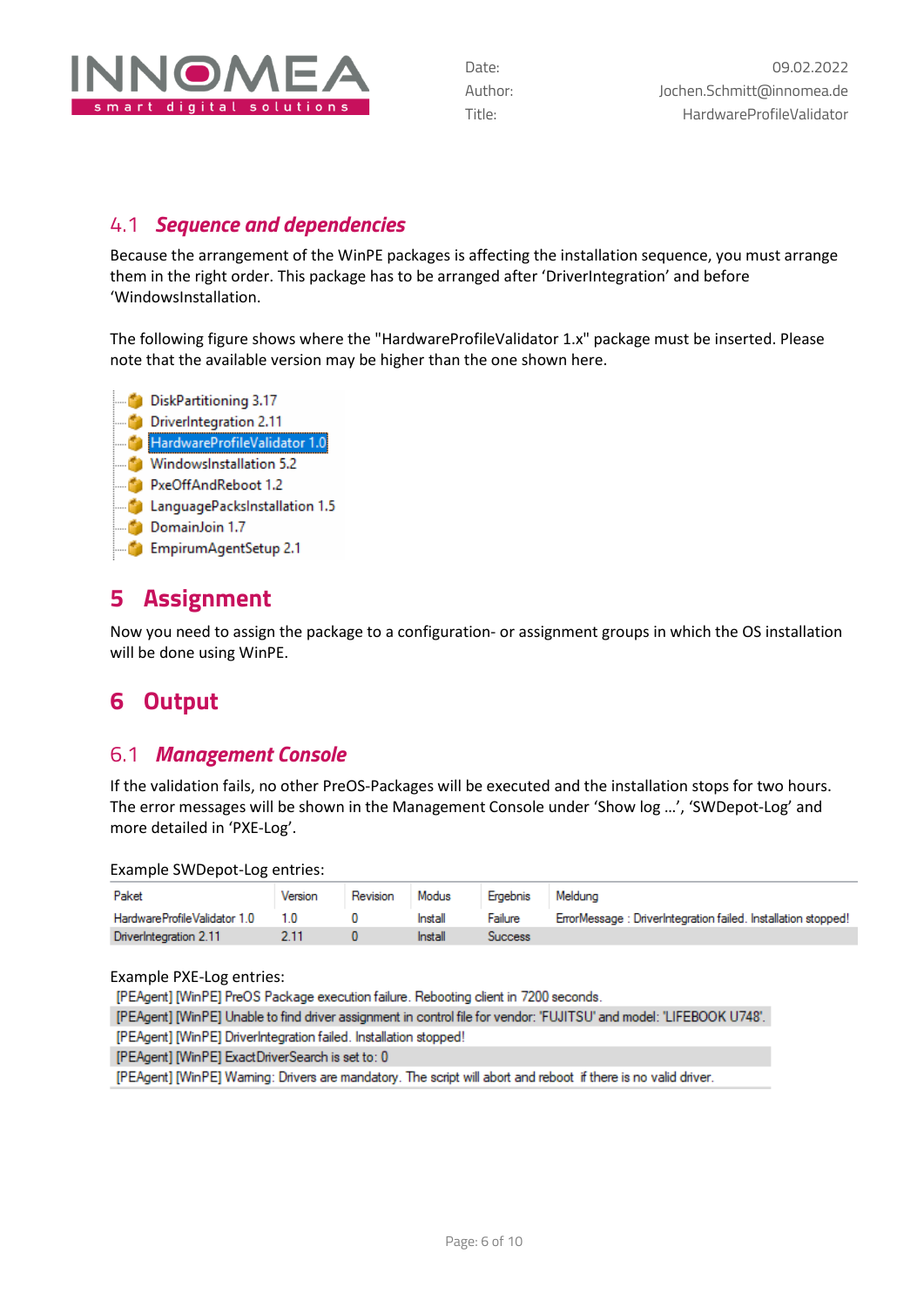

#### <span id="page-6-0"></span>6.2 *Client*

At the client the failed validation will be shown like this:



## <span id="page-6-1"></span>**7 Configuration options**

The main focus of the HardwareProfileValidators is to ship only known and validated Windows Installations to the users and customers. That is why the installation will not proceed, if the device is unknown. You can use variables to define exceptions. You can define a variable to proceed the installation for a defined computer even the model is unknown. Another variable could be used to do an exact driver search like in the old days of DriverIntegration.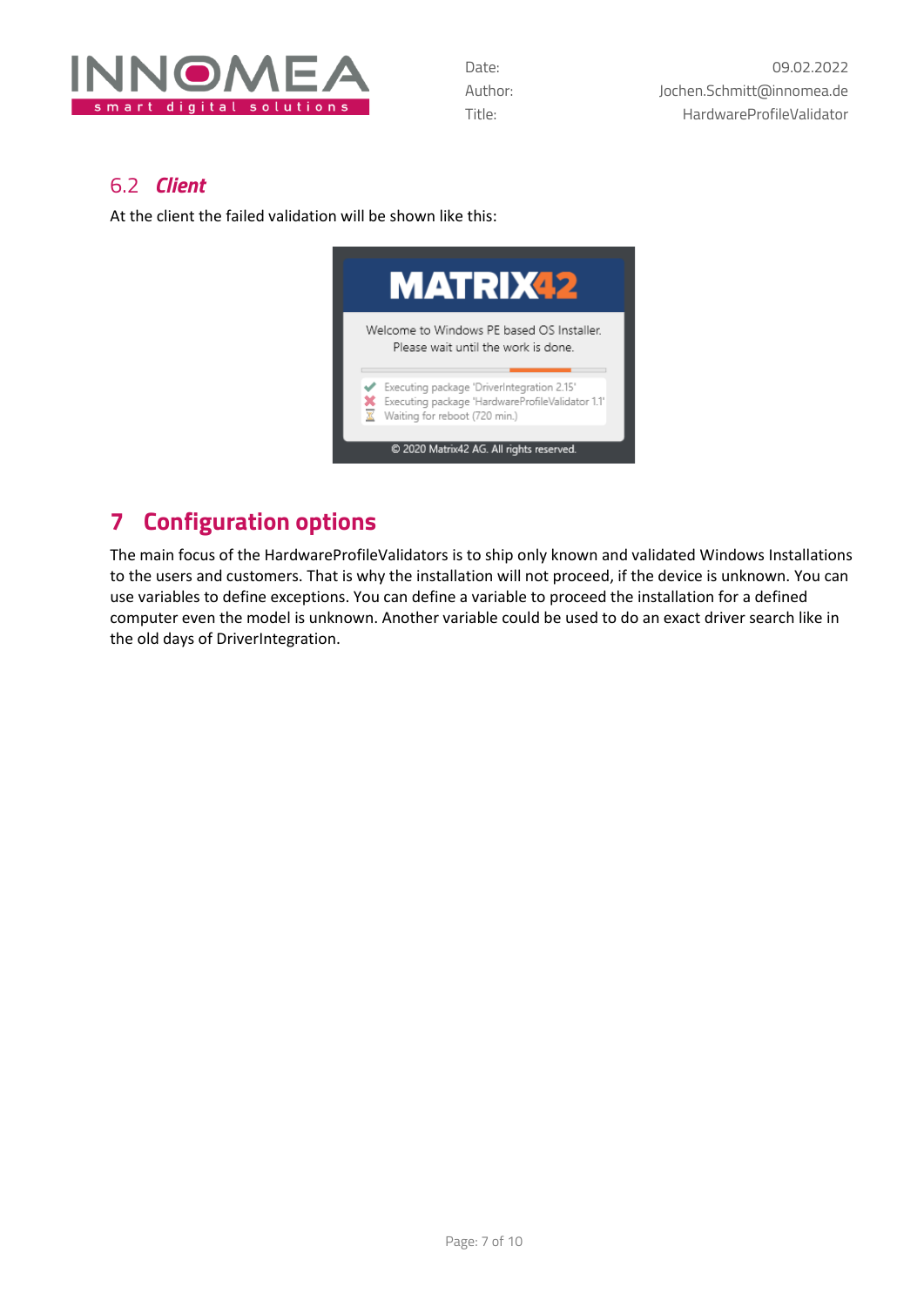

**r** 

#### <span id="page-7-0"></span>7.1 *DriversAreNotMandatory*

If you would like to install an unknown device, you could set an variable to proceed the installation even the device is unknown. The HardwareProfileValidator will then not verify the log file for any reasons.

The exception is defined using the variable HardwareProfileValidator.DriversAreNotMandatory. Setting this variable to 1 respectively not equal 0, the installation will proceed like HardwareProfileValidator is not inplace.

| Variablen                                                          |                                    |                              |                                                                                                                                         |            |                              |  |
|--------------------------------------------------------------------|------------------------------------|------------------------------|-----------------------------------------------------------------------------------------------------------------------------------------|------------|------------------------------|--|
| $\Box$ Windows 10 Installation<br>面 Computer                       | Variable<br>А                      | Wert                         |                                                                                                                                         | Kontrollel | Beschreibung<br>∧            |  |
| Betriebssystem                                                     | Hardware Profile Validator         |                              |                                                                                                                                         | Benutzer   | This is the container for th |  |
| Variablen                                                          |                                    |                              |                                                                                                                                         |            |                              |  |
| Variablen                                                          |                                    |                              |                                                                                                                                         |            |                              |  |
| Benutzerdefiniert<br>$\wedge$                                      |                                    |                              |                                                                                                                                         |            |                              |  |
| <b>EmpirumFolderPermissions</b><br><b>HardwareProfileValidator</b> | Variable<br>DriversAreNotMandatory | Wert<br>Kontrollelem<br>Zahl | Beschreibung<br>By default (empty or 0), DriverInstallation is mandatory/necessary and the installation will stop no drivers are found. |            |                              |  |

| Variablenwert                                                                                                              | × |
|----------------------------------------------------------------------------------------------------------------------------|---|
| Variable<br>Name:<br>DriversAreNotMandatory<br>Beschreibung:                                                               |   |
| By default (empty or 0), DriverInstallation is mandatory/necessary and the installatio                                     |   |
| Minimaler Wert:<br>Maximaler Wert:                                                                                         |   |
| Wert <sup>-</sup>                                                                                                          |   |
| 1<br>≑∣                                                                                                                    |   |
| Wert zurücksetzen<br>ι5<br>Alle zurücksetzen<br>Wert leeren<br>$\blacktriangleright$ Für alle übemehmen<br>Zwangsvererbung |   |
| Abbrechen<br>OK<br><b>Hilfe</b>                                                                                            |   |

*Set a value or exception*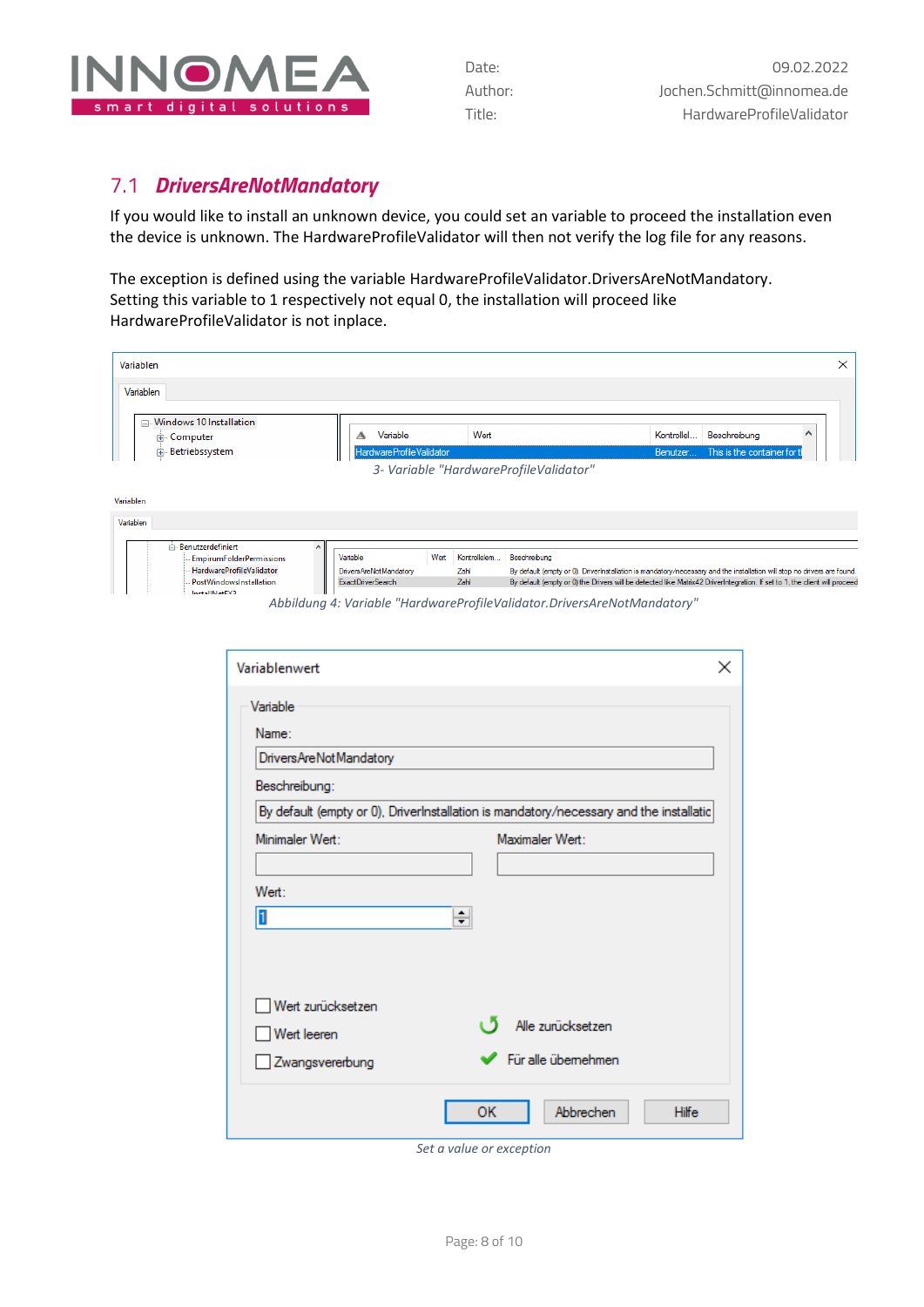

### <span id="page-8-0"></span>7.2 *ExactDriverSearch*

Matrix42 changed the driver search method in the DriverIntegration package. Thus, drivers for a "Surface Pro 7+" will be found, if you added a "Surface Pro 7" earlier with the WinPEDriverAssistant. If you like, that the installation will stop if "Surface Pro 7+" will not find an exact driver assignment for "Surface Pro 7+", you can set the variable "ExactDriverSearch" to 1.

| Variablenwert     | ×                                                                                       |
|-------------------|-----------------------------------------------------------------------------------------|
| Variable          |                                                                                         |
| Name:             |                                                                                         |
| ExactDriverSearch |                                                                                         |
| Beschreibung:     |                                                                                         |
|                   | By default (empty or 0) the Drivers will be detected like Matrix42 DriverIntegration. I |
| Minimaler Wert:   | Maximaler Wert:                                                                         |
|                   |                                                                                         |
| Wert:             |                                                                                         |
| 1                 | ≑∣                                                                                      |
|                   |                                                                                         |
|                   |                                                                                         |
| Wert zurücksetzen |                                                                                         |
| Wert leeren       |                                                                                         |
|                   |                                                                                         |
|                   |                                                                                         |
|                   | Abbrechen<br>OK<br><b>Hilfe</b>                                                         |
|                   |                                                                                         |

*Set a value resp. exact driver search*

#### <span id="page-8-1"></span>7.1 *LenovoUseSystemFamily*

The option LenovoUseSystemFamily could be used, if you use a customized DriverIntegration package. This option could not be used, if you do not have a customized DriverIntegration package in use.

## <span id="page-8-2"></span>**8 Logs**

HardwareProfileValidator uses also the settings of the WinPE installation to create a logfile which can be found in \\%EmpirumServer%\EmpInst\$\Wizard\OS\WinPeStatus\%DomainName%\_%ComputerName% and is named 'innomea\_HardwareProfileValidator.log'.